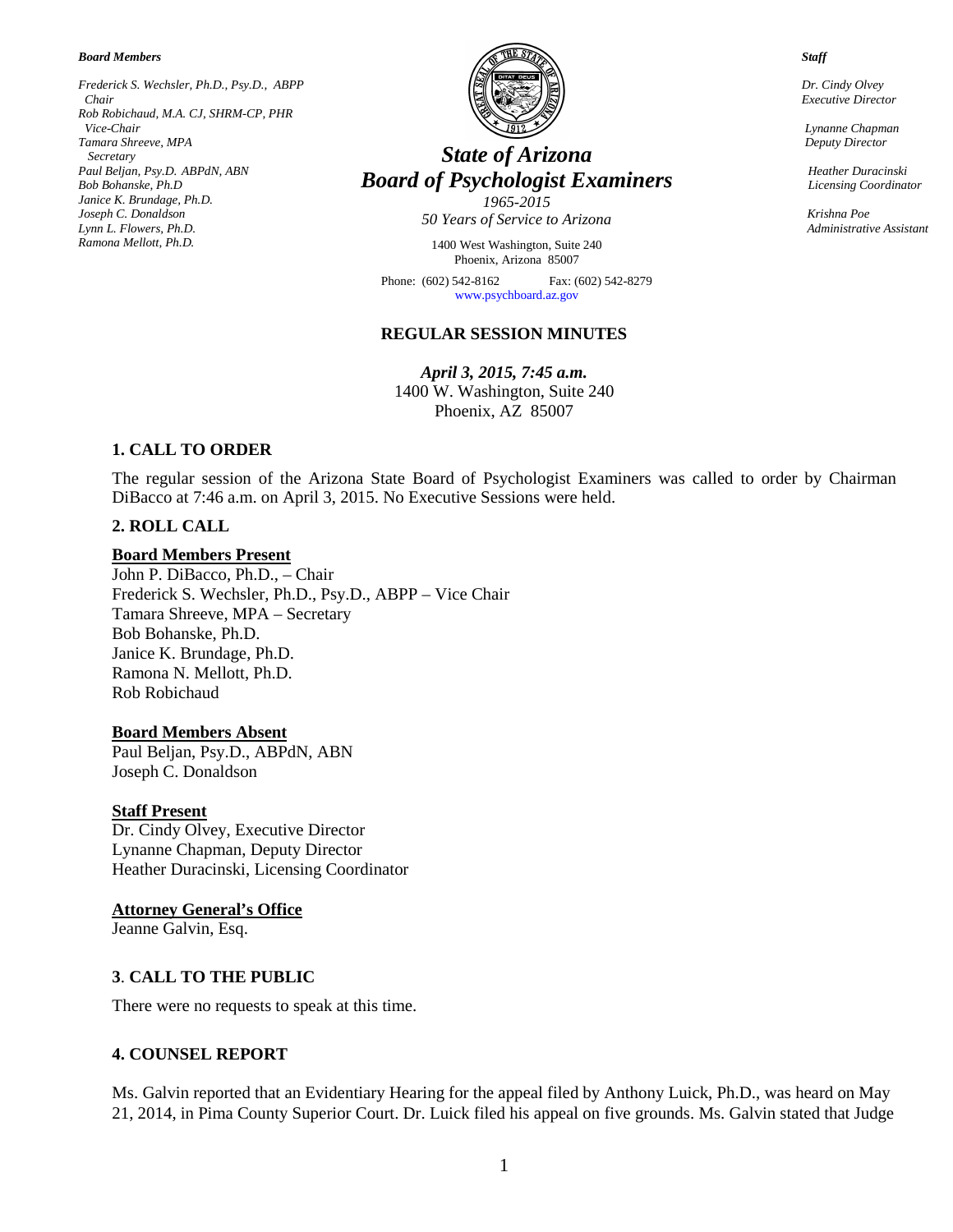Aragon issued his decision and is remanding one issue back to the Board for consideration and that the Board will hear this matter at its in-person meeting scheduled in June 2015.

# **5. CONSENT AGENDA – DISCUSSION, CONSIDERATION, AND POSSIBLE ACTION**

Dr. DiBacco recused from reviewing Dina Shacknai's application; Dr Wechsler recused from reviewing item d.) pertaining to Stuart Friedman Psy.D; Dr. Beljan, Dr Bohanske, Dr. Wechsler and Ms. Shreeve abstained from the February 6, 2015, Regular Session Minutes; Dr. Mellott and Dr. Wechsler abstained from the February 19, 2015, Regular Session Minutes; Ms. Shreeve abstained from the February 27, 2015, Regular and Executive Session Minutes. Dr. Mellott made a motion, seconded by Ms. Shreeve, to approve the items on the Consent Agenda. The motion carried 7-0.

# **(a) APPROVAL OF MINUTES**

- February 6, 2015, Regular Session Minutes (Dr. Beljan, Dr. Bohanske, Dr. Wechsler and Ms. Shreeve abstained)
- February 19, 2015, Regular Session Minutes (Dr. Mellott and Dr. Wechsler abstained)
- February 27, 2015, Regular Session Minutes (Ms. Shreeve abstained)
- February 27, 2015, Executive Session Minutes  $(2:52 \text{ p.m.} 3:10 \text{ p.m.})$  (Ms. Shreeve abstained)

## **(b) DISCUSSION/DECISION REGARDING PSYCHOLOGY APPLICATIONS**

# i. **REQUESTING APPROVAL FOR EXAM ONLY**

- Felicia Wilson, Psy.D.
- Kristin Sergeant, Ph.D.
- Nicole Bartholomew, Ph.D.

#### ii. **REQUESTING APPROVAL FOR EXAM AND LICENSURE**

- Amanda Kaplan, Psy.D.
- Andrea Saathoff, Ph.D.
- Danielle Godfredsen, Psy.D.
- Dina Shacknai, Psy.D.
- Marika Maris, Ph.D.

#### iii. **REQUESTING APPROVAL OF LICENSURE BY WAIVER**

- Barbara Wells, Ph.D.
- Deborah Wade, Ph.D.
- Kimberly Holton, Psy.D.
- Kyle Bandermann, Ph.D.

#### iv. **REQUESTING APPROVAL OF LICENSURE BY CREDENTIAL**

- J. Mike Ross, Ph.D.
- Michael Klemens, Ph.D.

#### v. **REQUESTING APPROVAL OF SUPERVISED PROFESSIONAL EXPERIENCE HOURS**

• Diana Milner, Ph.D.

#### **(c) DISCUSSION/DECISION REGARDING BEHAVIOR ANALYST APPLICATIONS**

- Holly Salicco, M.A.
- Megan Woods, M.Ed.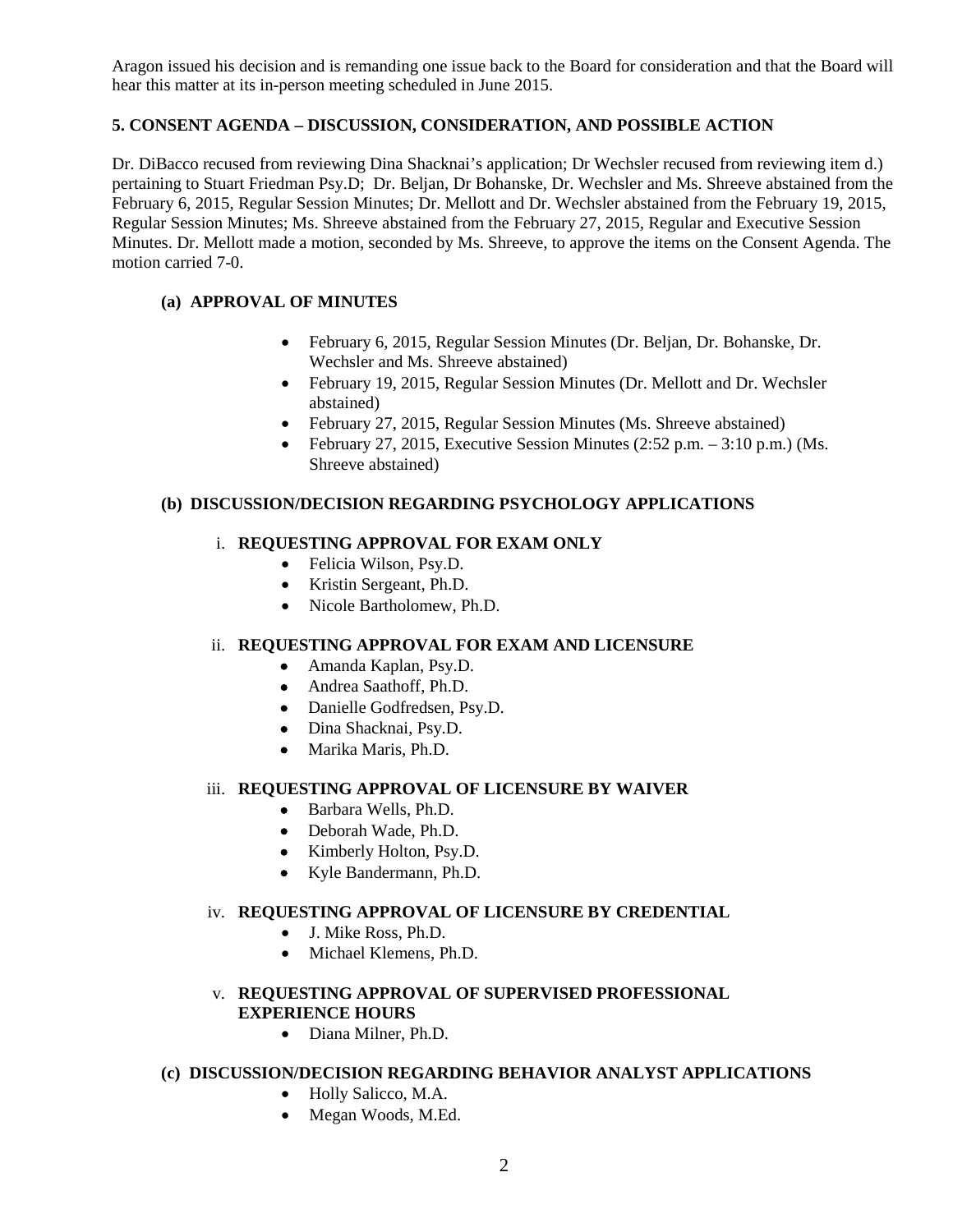- **(d) REQUEST FOR EXTENSION OF TIME TO SIT FOR THE EPPP FROM STUART FRIEDMAN, PSY.D.**
- **(e) DISCUSSION, CONSIDERATION AND POSSIBLE ACTION REGARDING REACTIVATION OF INACTIVE LICENSE FROM BORIS GINDIS, PH.D.**
- **(f) DISCUSSION, CONSIDERATION AND POSSIBLE ACTION REGARDING REACTIVATION OF INACTIVE LICENSE FROM MEREDITH LUBOW, PH.D.**

#### **6. DISCUSSION, CONSIDERATION, AND POSSIBLE ACTION REGARDING RENEWAL APPLICATIONS FOR REVIEW BY THE BOARD**

a) Jill Hayes, Ph.D.

Ms. Duracinski provided a summary stating that Dr. Hayes answered yes to question #9 of the 2015- 2017 renewal application. Dr. Hayes is licensed as a psychologist in Louisiana. The Louisiana State Board of Examiners of Psychologists received a complaint against Dr. Hayes. The Louisiana State Board of Examiners of Psychologists investigated and subsequently dismissed the complaint. After deliberation, Dr. Wechsler made a motion, seconded by Dr. Mellott, to take no action in this matter and to approve her 2015-2017 Psychologist Application for License Renewal. The motion carried 7-0.

b) Bruce Allen, Ph.D.

Ms. Duracinski provided a summary stating that Dr. Allen answered yes to question #9 of the 2015- 2017 renewal application. On the renewal application Dr. Allen stated that a complaint was made to the Arizona Attorney General's office. The Complainant alleged that Dr. Allen discriminated against her. Dr. Allen stated that the Complainant subsequently withdrew the complaint. After deliberation, Dr. Mellott made a motion, seconded by Dr. Bohanske, to take no action in this matter and to approve his 2015-2017 Psychologist Application for License Renewal. The motion carried 7-0.

## **DISCUSSION, CONSIDERATION, AND POSSIBLE ACTION REGARDING RENEWAL APPLICATIONS AND POSSIBLY OPENING A COMPLAINT FOR NON-DISCLOSURE OF INVESTIGATION AND SUBSEQUENT DISCIPLINARY ACTION FROM MARYLAND BOARD OF EXAMINERS OF PSYCHOLOGISTS**

c) Leslie Donnelly, Ed.D.

Ms. Duracinski provided a summary stating that Dr. Donnelly answered yes to questions #9, 10, and 13 of the 2015-2017 renewal application. Dr. Donnelly provided an explanation to question #9 stating that she is licensed as a psychologist in Maryland and a complaint was filed against her with the Maryland Board of Examiners of Psychologists. Dr. Donnelly was reprimanded with her license placed on probation for a period of three years, is required to have supervision and was ordered to pay a fine to the Board. Board staff communicated with Dr. Donnelly regarding questions #10 and 13. Dr. Donnelly responded stating that the complainant filed a law suit. Additionally, it was noted that Dr. Donnelly did not report that she was undergoing an investigation on her original application for licensure.

Board members expressed concern that Dr. Donnelly may have misrepresented her original application for licensure. After deliberation, Dr. Wechsler made a motion, seconded by Dr. Bohanske, to open a Request for Investigation for possible violation of misrepresentation of her original application for licensure. The motion carried 7-0.

Dr. Bohanske made a motion, seconded by Dr. Wechsler, to deny Dr. Donnelly's request to place her license on inactive status until the Request for Investigation has been adjudicated. The motion carried 7-0.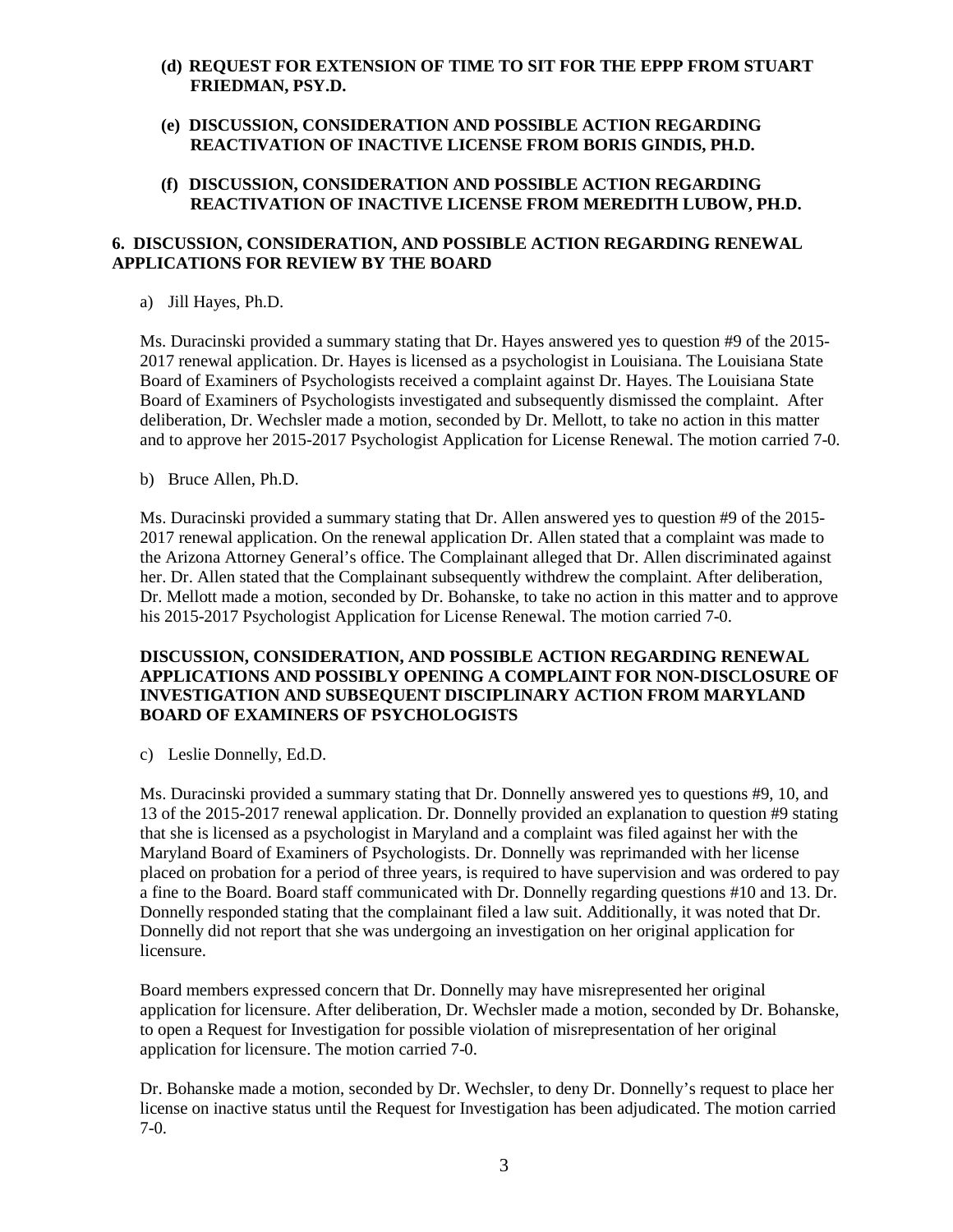Dr. Donnelly was present telephonically and made a statement to the Board. Dr. Donnelly stated that she had no intention to misrepresent her original application or to deceive the Board to gain licensure in Arizona. Dr. Donnelly indicated that she misunderstood the question on her original application for licensure.

## **7. DISCUSSION, CONSIDERATION, AND POSSIBLE ACTION REGARDING RECOMMENDATION FOR RELEASE OF PROBATION FOR DR. FRANCES ROBBINS**

Dr. Mellott recused from this item.

Ms. Chapman provided a summary stating that Dr. Robbins supervisor, H. Daniel Blackwood, Ph.D., recommended that Dr. Robbins be released from probation in his second quarterly supervisor report to the Board. Dr. Robbins legal counsel, Larry Cohen, was present, requested to speak and made a statement. Mr. Cohen stated that Dr. Robbins is willing to adhere to whatever action the Board deems appropriate.

Board members deliberated and determined that Dr. Robbins met the conditions of the Consent Agreement. Dr. Wechsler made a motion, seconded by Dr. Brundage, to release Dr. Robbins from probation and to direct Dr. Blackwood to submit a final supervisor report to the Board. The motion carried 6-0-1 with Dr. Mellott recused.

## **8. DISCUSSION, CONSIDERATION, AND POSSIBLE ACTION REGARDING CORRESPONDENCE RECEIVED FROM DR. STEVEN FOX PERTAINING TO BOARD ORDER FOR PRACTICE MONITOR/SUPERVISOR**

Ms. Chapman provided a summary stating that the Board office received confirmation that Dr. Fox has secured Felix Salomon, Ph.D., to act as his Practice Monitor as set forth in his Board Order.

## **9. DISCUSSION, CONSIDERATION, AND POSSIBLE ACTION REGARDING APPLICATION REVIEW COMMITTEE RECOMMENDATION FOR DENIAL OF APPLICATION FOR LICENSURE FOR HOLLY CUNNINGHAM, PSY.D., IF APPLICANT DOES NOT WITHDRAW APPLICATION WITHIN 7 DAYS**

Dr. Wechsler provided a summary stating that during review of Dr. Cunningham's application, the Application Review Committee (Committee) determined that her Internship does not meet the requirement of A.R.S. §32- 2071(F)(2)(6) and that her postdoctoral experience does not meet the requirement of A.R.S. §32-2071(G)(5). The Committee voted to forward Dr. Cunningham's application to the full Board for further review and possible denial.

Dr. Cunningham was present telephonically, requested to speak, made a statement and answered Board members questions. Dr. Cunningham stated that she can provide additional information that her internship meets Arizona's statutory requirement. Additionally, Dr. Cunningham stated that she intends to use her practicum experience hours, in lieu of her postdoctoral hours, as well as her internship experience hours toward licensure.

Board members expressed concern with Dr. Cunningham's internship experience, specifically her supervision hours and that a second psychologist was not on staff to provide supervision. After deliberation, Dr. Brundage made a motion, seconded by Ms. Shreeve, to request additional information and documentation regarding the deficiencies discussed in Dr. Cunningham's application and to remand her application back to the Application Review Committee for review. The motion carried 6-0-1 with Dr. Mellott abstained.

#### **10. DISCUSSION, CONSIDERATION, AND POSSIBLE ACTION REGARDING APPLICATION REVIEW COMMITTEE RECOMMENDATION FOR DENIAL OF APPLICATION FOR LICENSURE FOR ALANA BRUNACINI, DBH, IF APPLICANT DOES NOT WITHDRAW APPLICATION WITHIN 7 DAYS**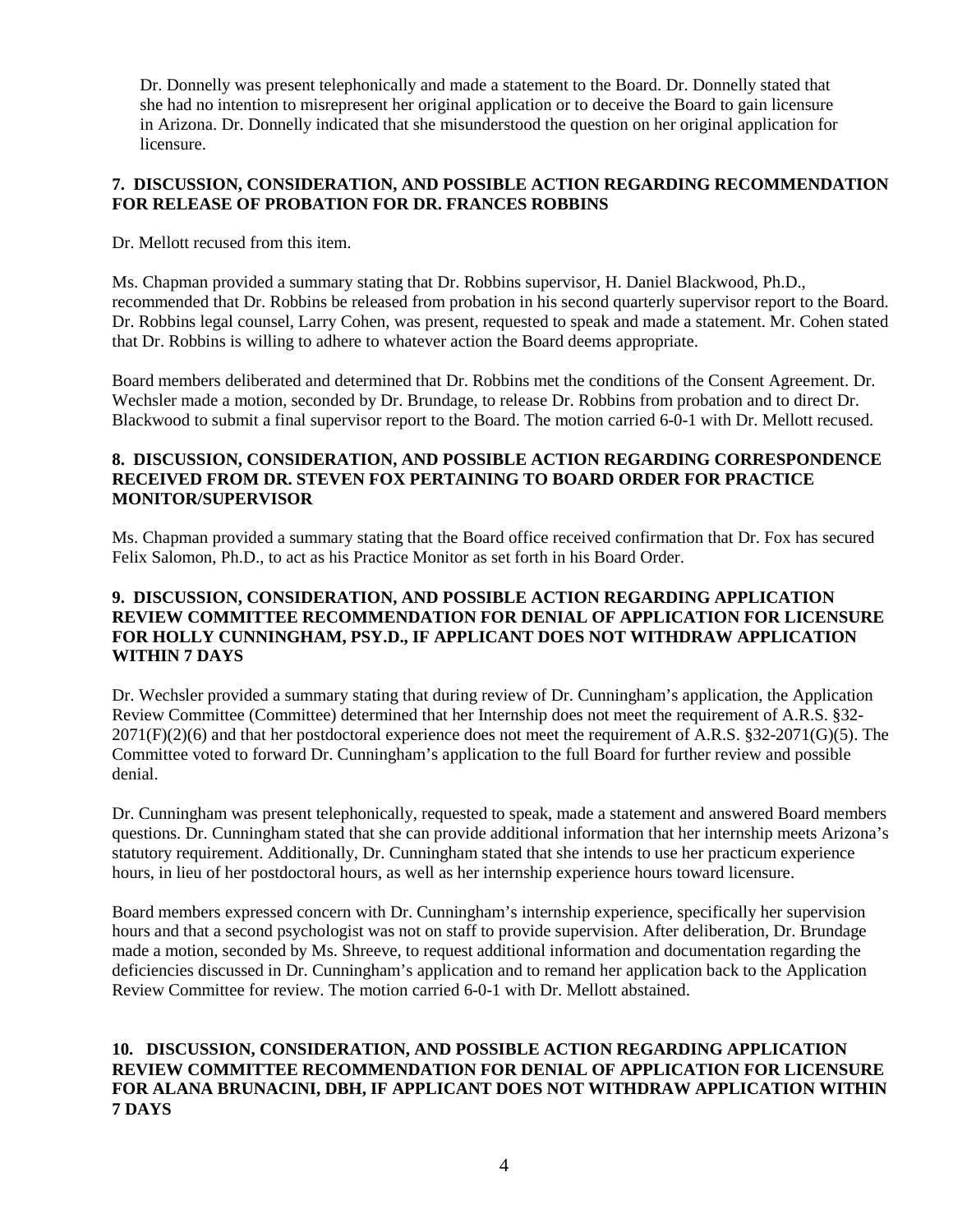Dr. Wechsler provided a summary stating that during review of Dr. Brunacini's application, the Application Review Committee (Committee) determined that her degree does not meet the requirement of A.R.S. §32-2071 *et seq*. The Committee voted to forward Dr. Brunacini's application to the full Board with a recommendation to allow Dr. Brunacini to withdraw her application within seven days of the Board's determination and if Dr. Brunacini does not withdraw her application within the stated time-frame, her application will be denied.

Board members stated that the Doctor of Behavioral Health degree does not meet the degree requirements for licensure and is not intended for licensure as a psychologist. After deliberation, Dr. Wechsler made a motion, seconded by Dr. Wechsler, to allow Dr. Brunacini to withdraw her application within seven days. If Dr. Brunacini does not withdraw her application it will be denied. The motion carried 7-0.

## **11. DISCUSSION, CONSIDERATION, AND POSSIBLE ACTION REGARDING APPLICATION FOR LICENSURE FOR LOLA CRAER, PSY.D.**

Dr. Wechsler recused from reviewing this item. Dr. Brundage provided a summary to the Board stating that Dr. Craer's application was forwarded to the full Board due to lack of a quorum. Dr. Brundage summarized Dr. Craer's application for the Board. After deliberation, Dr. Brundage made a motion, seconded by Dr. Mellott, to approve Dr. Craer's application for licensure upon payment of the prorated licensure fee. The motion carried 6-0- 1 with Dr. Wechsler recused.

#### **12. DISCUSSION, CONSIDERATION, AND POSSIBLE ACTION RELATING TO THE REQUEST BY LLOYD WILLIAMS, PH.D., TO WITHDRAW HIS APPLICATION AND CONSIDERATION AND POSSIBLE ACTION RELATING TO HIS REPRESENTATION OF HIMSELF AS AN "ORGANIZATIONAL AND CLINICAL PSYCHOLOGY CONSULTANT, AUTHOR AND PROFESSOR"**

Dr. Wechsler provided a summary to the Board stating that the Application Review Committee (Committee) reviewed Dr. Williams' application and requested additional information. Subsequently, Dr. Williams' requested that his application be withdrawn and is before the Board for review.

Board members expressed concern that in his letter to the Board, Dr. Williams portrays himself as "Organizational and Clinical Psychology Consultant, Author and Professor", in his signature. Additionally, Board members expressed concern that Dr. Williams' internship supervisor may not have the appropriate experience to provide neuropsychological supervision.

After deliberation, Dr. Wechsler made a motion, seconded by Dr. Bohanske, to deny Dr. Williams' request to withdraw his application for licensure and to open a Request for Investigation regarding his supervision and for his use of "Organizational and Clinical Psychology Consultant, Author and Professor". The motion carried 7-0.

## **13. DISCUSSION, CONSIDERATION, AND POSSIBLE ACTION REGARDING LEGISLATIVE UPDATE**

Dr. Olvey provided a summary stating that the legislature adjourned and Bills that were passed that may affect 90/10 Boards will be provided to the Board at a future meeting. Dr. Olvey stated that SB 1439 passed and was signed into law by the Governor, and will be become effective July 1, 2015. Implementation of SB 1439 will be discussed at a future meeting.

# **14. DISCUSSION, CONSIDERATION, AND POSSIBLE ACTION REGARDING CALL FOR NOMINATIONS FROM THE ASSOCIATION FOR STATE AND PROVINCIAL PSYCHOLOGY BOARDS FOR AWARDS AND POSITIONS ON THE BOARD OF DIRECTORS**

Dr. Olvey provided a summary stating that every year the Association of State and Provincial Psychology Boards (ASPPB) asks for nominations. Dr. Olvey provided a summary of positions available on ASPPB's Board of Directors and awards that are awarded each year by ASPPB. After deliberation, Dr. Wechsler made a motion,